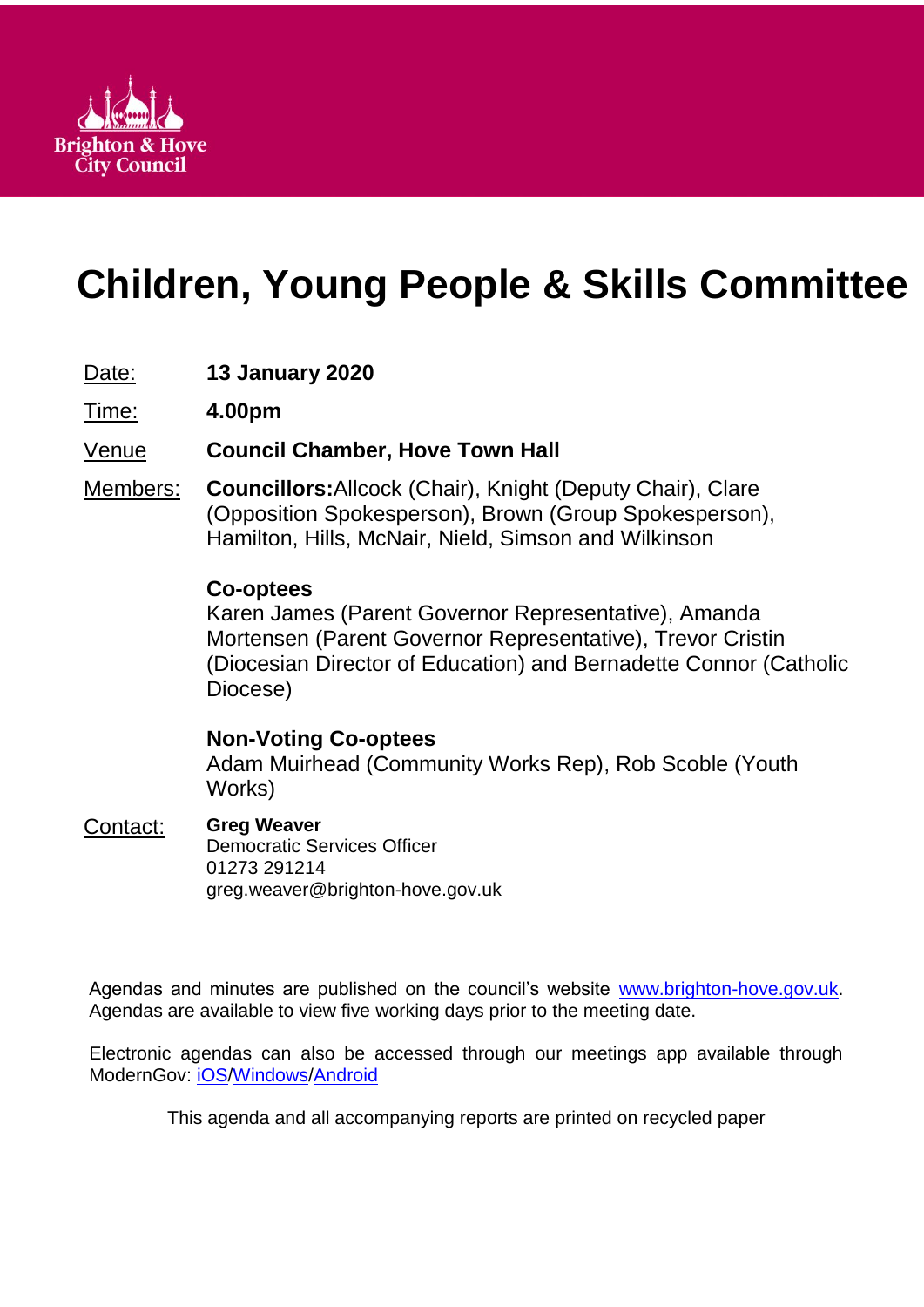#### **PART ONE Page**

#### **41 PROCEDURAL BUSINESS**

**(a) Declaration of Substitutes:** Where Councillors are unable to attend a meeting, a substitute Member from the same Political Group may attend, speak and vote in their place for that meeting.

#### **(b) Declarations of Interest:**

- (a) Disclosable pecuniary interests;
- (b) Any other interests required to be registered under the local code;
- (c) Any other general interest as a result of which a decision on the matter might reasonably be regarded as affecting you or a partner more than a majority of other people or businesses in the ward/s affected by the decision.

In each case, you need to declare

- (i) the item on the agenda the interest relates to;
- (ii) the nature of the interest; and
- (iii) whether it is a disclosable pecuniary interest or some other interest.

If unsure, Members should seek advice from the committee lawyer or administrator preferably before the meeting.

**(c) Exclusion of Press and Public:** To consider whether, in view of the nature of the business to be transacted, or the nature of the proceedings, the press and public should be excluded from the meeting when any of the following items are under consideration.

*NOTE: Any item appearing in Part Two of the Agenda states in its heading the category under which the information disclosed in the report is exempt from disclosure and therefore not available to the public.*

*A list and description of the exempt categories is available for public inspection at Brighton and Hove Town Halls.*

#### **42 MINUTES 9 - 28**

To consider the minutes of the meeting held on 11 November 2019. (Copy attached)

#### **43 CHAIR'S COMMUNICATIONS**

#### **44 CALL OVER**

(a) Items  $(49 - 55)$  will be read out at the meeting and Members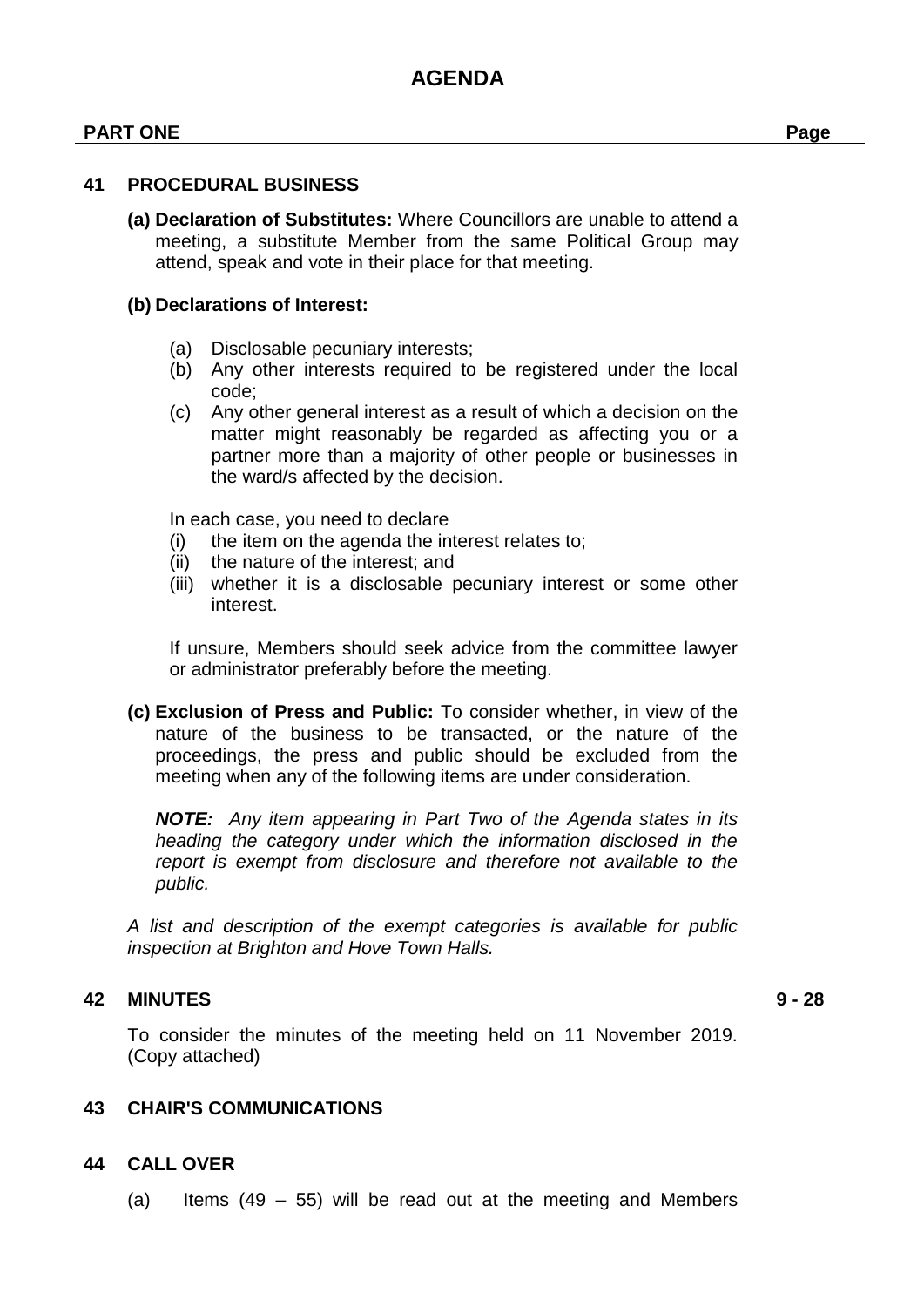invited to reserve the items for consideration.

(b) Those items not reserved will be taken as having been received and the reports' recommendations agreed.

#### **45 PUBLIC INVOLVEMENT 29 - 30**

To consider the following matters raised by members of the public:

- (a) **Petitions:** to receive any petitions presented to the full council or at the meeting itself;
	- (i) **Hangleton Primary School pupil admission number Consultation –** Sarah Wilks
- (b) **Written Questions:** to receive any questions submitted by the due date of 12 noon on the  $7<sup>th</sup>$  January 2020;
- (c) **Deputations:** to receive any deputations submitted by the due date of 12 noon on the 7<sup>th</sup> January 2020.

#### **46 MEMBER INVOLVEMENT 31 - 34**

To consider the following matters raised by Councillors:

- (a) **Written Questions:** to consider any written questions;
	- (i) **Schools involved in September 2019 Reception Baseline Assessment Pilot** – Councillor Nield
- (b) **Letters:** to consider any letters;
	- (i) **Stringer Plastics –** Councilor Heley and Councillor Rainey

#### **47 RELIGIOUS STUDIES VIDEO**

#### **48 SCHOOL OFSTED PRESENTATION 35 - 40**

Report of the Executive Director for Families, Children & Learning (copy attached).

| Contact Officer: | <b>Mark Storey</b> | Tel: 1273 294271 |
|------------------|--------------------|------------------|
| Ward Affected:   | All Wards          |                  |

### **49 SCHOOL ADMISSION ARRANGEMENTS 2021/22 To Follow**

Report of the Executive Director for Families, Children & Learning (copy to follow).

*Contact Officer: Richard Barker Tel: 01273 290732 Ward Affected: All Wards*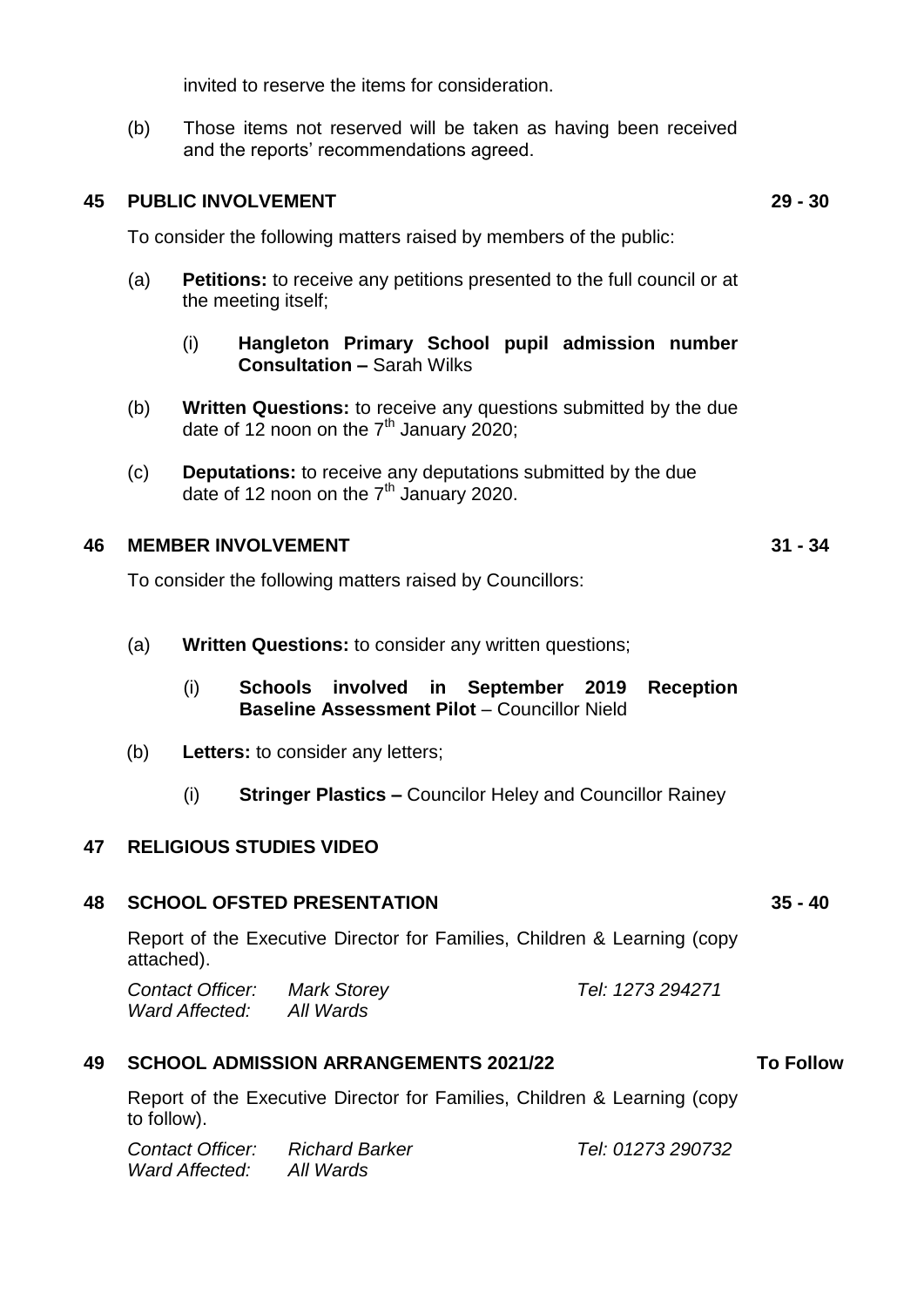| 50 | <b>FAMILIES, CHILDREN AND LEARNING FEES AND CHARGES</b>                                                              |                   | $41 - 50$ |  |
|----|----------------------------------------------------------------------------------------------------------------------|-------------------|-----------|--|
|    | Report of the Executive Director for Families, Children & Learning (Copy<br>attached)                                |                   |           |  |
|    | <b>Contact Officer: Caroline Parker</b>                                                                              | Tel: 01273 293568 |           |  |
|    | <b>Ward Affected: All Wards</b>                                                                                      |                   |           |  |
| 51 | <b>YOUTH WISE - BRIGHTON AND HOVE DECISION MAKERS</b>                                                                |                   |           |  |
|    | Report of the Executive Director for Families, Children & Learning (Copy<br>attached)                                |                   |           |  |
|    | <b>Contact Officer: Deborah Corbridge</b><br><b>Ward Affected: All Wards</b>                                         | Tel: 01273 292953 |           |  |
| 52 | YOUTH SERVICE REVIEW                                                                                                 |                   | $57 - 68$ |  |
|    | Report of the Executive Director for Families, Children & Learning (Copy<br>attached)                                |                   |           |  |
|    | Contact Officer: Deborah Corbridge<br><b>Ward Affected: All Wards</b>                                                | Tel: 01273 292953 |           |  |
| 53 | <b>TRANSPORT FOR CHILDREN AND YOUNG PEOPLE WITH SEND</b>                                                             |                   | $69 - 76$ |  |
|    | Report of the Executive Director for Families, Children & Learning (Copy<br>attached)                                |                   |           |  |
|    | Contact Officer: Jo Lyons /<br>Tel: 01273 293514<br>Georgina Clarke-Green<br>01273292257<br>Ward Affected: All Wards |                   |           |  |
| 54 | DEVELOPMENT OF ASC SERVICES                                                                                          |                   | 77 - 86   |  |
|    | Report of the Executive Director for Families, Children & Learning (Copy<br>attached)                                |                   |           |  |
|    | Contact Officer: Georgina Clarke-Green<br><b>Ward Affected: All Wards</b>                                            | Tel: 01273 292257 |           |  |
| 55 | UPDATE ON SPECIAL EDUCATIONAL NEEDS AND DISABILITY<br><b>STRATEGY DEVELOPMENT</b>                                    |                   | $87 - 98$ |  |
|    | Report of the Executive Director for Families, Children & Learning (Copy<br>attached)                                |                   |           |  |
|    | <b>Contact Officer: Carolyn Bristow</b><br><b>Ward Affected: All Wards</b>                                           | Tel: 01273 293736 |           |  |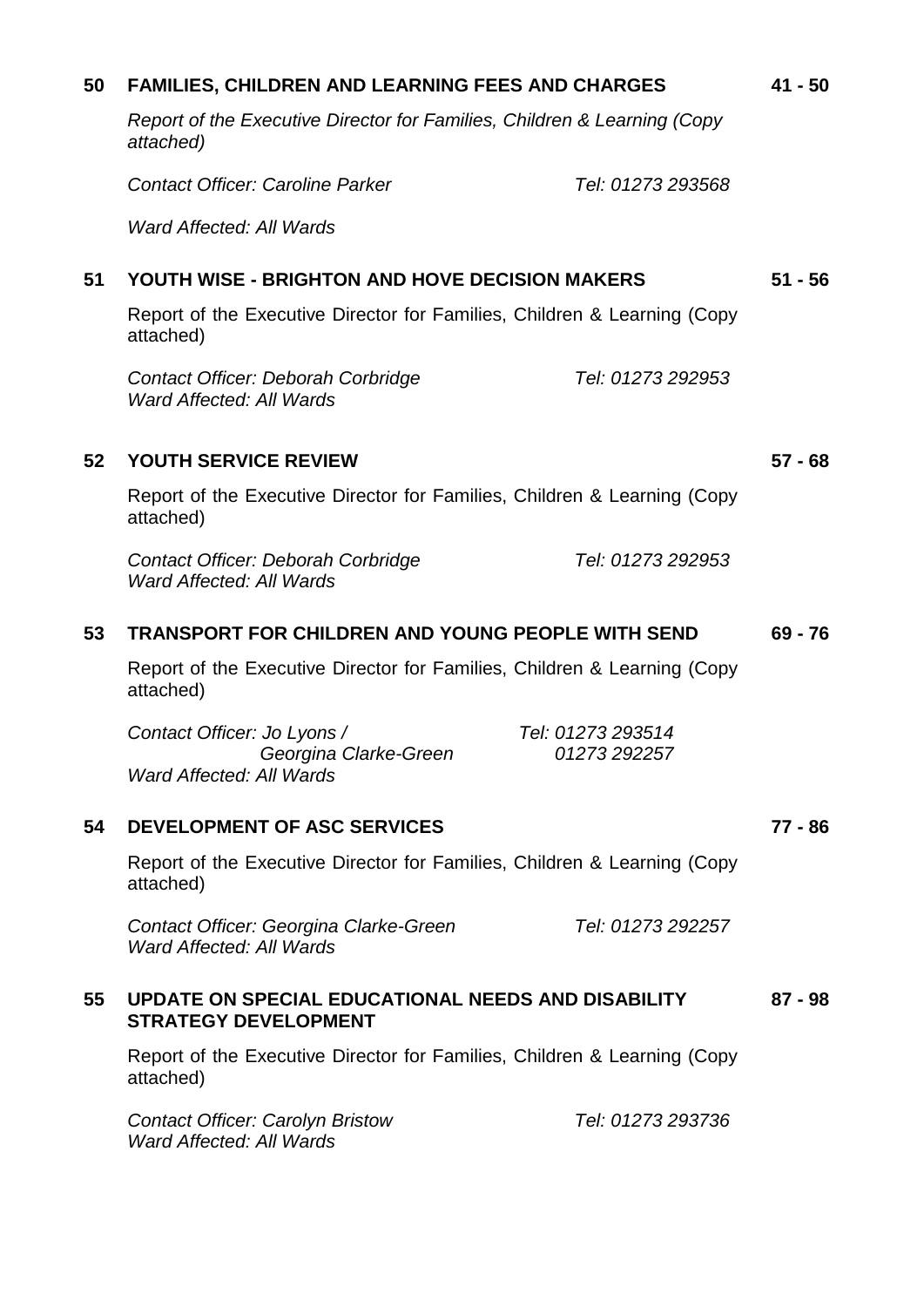#### **56 UPDATE ON ACADEMISATION OF MOULSECOOMB PRIMARY SCHOOL**

Report of the Executive Director for Families, Children & Learning (Copy attached)

Contact Officer: Mark Storey Tel: 01273 293513 *Ward Affected: All Wards*

#### **57 ITEMS REFERRED FOR COUNCIL**

To consider items to be submitted to the 30 January 2020 Council meeting for information.

*In accordance with Procedure Rule 24.3a, the Committee may determine that any item is to be included in its report to Council. In addition, any Group may specify one further item to be included by notifying the Chief Executive no later than 10am on the eighth working day before the Council meeting at which the report is to be made, or if the Committee meeting take place after this deadline, immediately at the conclusion of the Committee meeting*